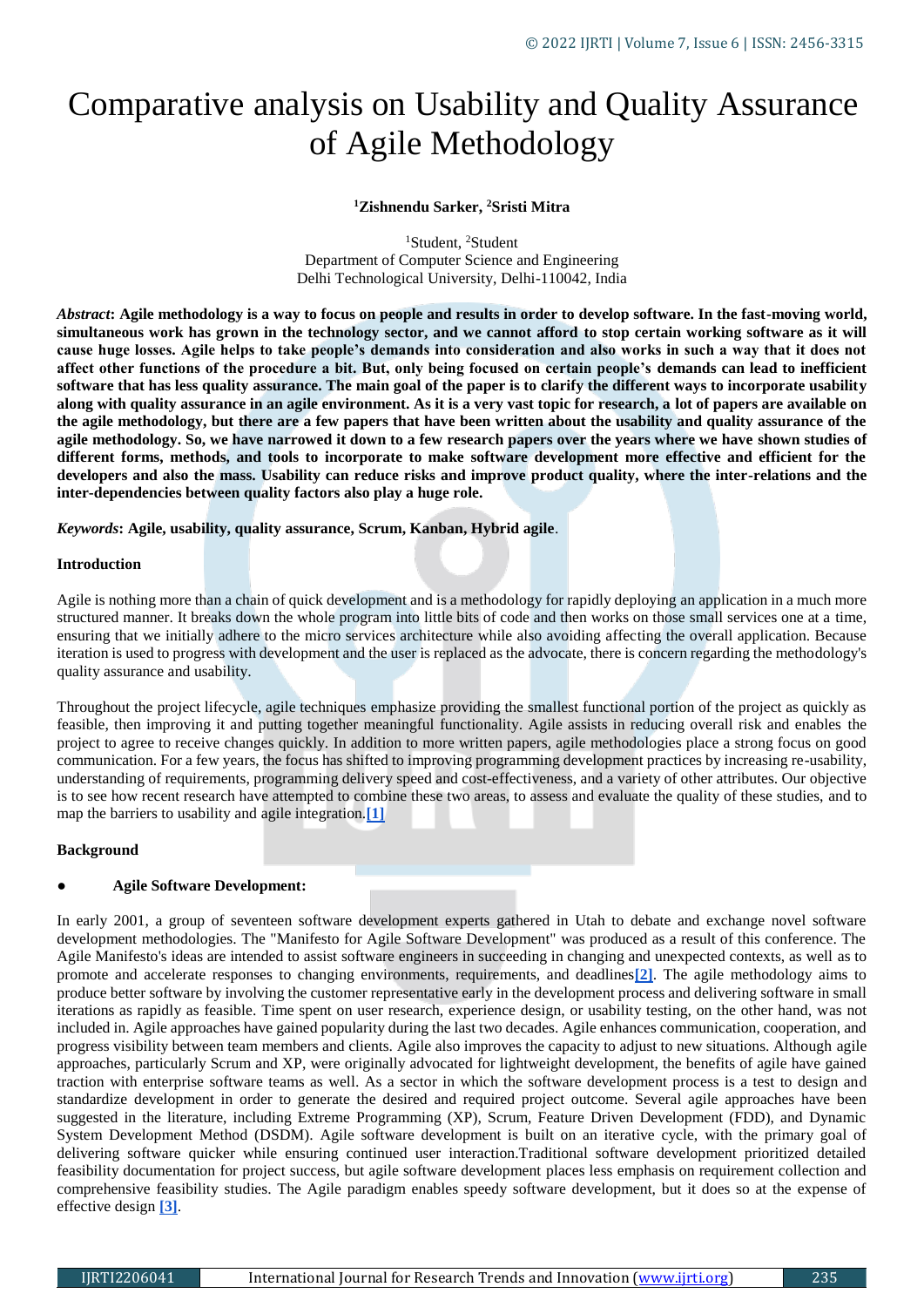#### **Usability and Quality assurance:**

Usability isn't a hot issue because it's one of many non-functional needs and quality features, yet it's become a critical factor in thriving in highly competitive marketplaces. Usability testing in software development provides extremely valuable input, making it a vital component in developing usable and useful software for the target audience.**[\[4\]](https://ieeexplore.ieee.org/document/903160)**.Usability testing highlights places where real users are having problems with an app and supports them in generating improvement suggestions. Usability testing is a technique for assessing a platform's user interface and human factors applications with the people who will use it. The agile methodology has developed significantly in contrast to established techniques. In order to satisfy the client's needs, the technique stresses quick invention, quick review, quantifiable progress, and continuous delivery. As a result, agile development process measurement is necessary.**[\[5\]](https://ieeexplore.ieee.org/document/9046348)**. In this context, recent research efforts analyze the interrelationships and interdependencies among the identified quality factors (QF), finding which QF have high driving and reliance power, and therefore indirectly contributing to the success of the agile development process. This study provides a new agile quality model based on the interpretive structural modeling (ISM) technique.**[\[6\]](https://medium.com/@concisesoftware/everything-you-should-know-about-qa-in-software-development-the-beginners-guide-3e7afacf607c#:~:text=Quality%20assurance%20is%20a%20critical%20part%20of%20every,in%20turn%2C%20improve%20loyalty%20and%20trust%20of%20consumers.)**.

### **Literature Review**

Ndizihiwe [\[7\]](http://ir.jkuat.ac.ke/handle/123456789/3478), by incorporating the model developed using a human-centered design methodology into the agile development process. If the user's task isn't properly supported, the user's needs or requirements aren't met, and the software's aim isn't satisfied. The exciting performance of agile approaches to rapidly develop system products that meet the expectations, efficiency, and satisfaction of users with a given degree of quality is connected to the combination of Agile and User Experience Design. The primary goal was to create a usability testing method based on Agile and Human-Centered Design concepts (HCD). The HCD process begins with a review of the needs, desires, and behaviors of individuals who may benefit from the final product. The HCD staff works hard to understand and listen to end users' wishes. User-centered design (UCD) is a user-centered approach to user interface design and development that involves users at every stage of the process. It is not just concerned with comprehending the needs of the users of a product under development. Here, the name of the prototype is "Odoo". Identifying user needs is the most important in a software project, it's impossible to move forward in the right direction without considering users' requirements. The team should identify the role of the users; then they proceed to understand and analyze the context of a user following design requirements.The prototype is then implemented and evaluated using a demo and feedback. LoadCompletetool was used to test the prototypes. To construct tests for the LoadComplete tool, the researchers began by collecting HTTP requests and responses while considering user situations. Oddoo is an OpenERP that was chosen as a product to be developed in an agile way. The prototype was built using agile and human-centered design approaches, and it was developed in PHP with an object-oriented design and MySQL as the backend database. The end outcome of the study reveals that loading the load page in the Oddoo application took substantially longer than loading the prototype model. When comparing the Odoo and prototype models, it is clear that the Odoo ERP might reduce productivity by taking a long time to load, which has always been a major issue for users. Odoo's response time is likewise noticed to be faster than the prototype response time when the number of virtual users grows. The prototype is then implemented and evaluated using a demo and feedback .Load Completetool was used to test the prototypes. To construct tests for the LoadComplete tool, the researchers began by collecting HTTP requests and responses while considering user situations. Oddoo is an OpenERP that was chosen as a product to be developed in an agile way. The prototype was built using agile and human-centered design approaches, and it was developed in PHP with an object-oriented design and MySQL as the backend database. The end outcome of the study reveals that loading the load page in the Oddoo application took substantially longer than loading the prototype model.**[\[7\]](http://ir.jkuat.ac.ke/handle/123456789/3478)**

Jain [\[8\]](https://www.igi-global.com/article/a-customized-quality-model-for-software-quality-assurance-in-agile-environment/227688), The current study proposes a new quality model based on ISO 9126-1. The model was presented after defining the quality elements and using the ISM technique to construct interrelationships among these identified factors, as well as extracting an overall tree-like structure that depicts a hierarchical structure model. After that, a MICMAC analysis technique is used to gain a comprehensive understanding of the influence of quality aspects. Only four of the quality characteristics can be used to solve the described problem or issue, verifying the process quality of agile techniques, according to the proposed agile quality model, which is based on the ISO/IEC 9126-1 quality model. For this, ISM is applied to the 19 quality variables discovered, and a customized agile quality model in the form of a hierarchical structural model is offered as a result. ISM is an interactive learning method that identifies the structural model that depicts the interrelationships among the 19 quality factors that have been determined.As a result of this MICMAC research, all 19 QF were classified into distinct levels depending on their Driving and Dependence Power. QF has also been divided into four groups: Linkage, Independent, Autonomous, and Dependent.The test cases were divided into four clusters, with the first cluster having 3QF emerging as a Linkage variable with both high dependence and driving power (being the most powerful), the second cluster having 8 quality factors emerging as independent variables with high driving power and low dependence power, the third cluster being autonomous and none of the QF being autonomous, and the fourth cluster having 8QF emerging as dependent variables. During the agile development process, focusing more on Independent QF by development team members, together with Linkage QF, contributes to the success of the agile development process.**[\[8\]](https://www.igi-global.com/article/a-customized-quality-model-for-software-quality-assurance-in-agile-environment/227688)**

Deraman <sup>[\[9\]](https://d1wqtxts1xzle7.cloudfront.net/63930070/62_22Oct18_11511_Managing_Usability_EDIT_BY_AMIR20200715-5400-1drdhbc-with-cover-page-v2.pdf?Expires=1636396983&Signature=KjwS9NdATsdKdc2ndBS4iaIFqlQXEDoPNZ9lLisuNiqlzWogTuZAu9kCrZCDAB77JbAoV9C8RzFGOHK4kwASCUqSXCtg123d0OKGL7f-3SdP4vtzdHnU52xnHJpz19S1veNxksbtab~ctbe7K1b4nexegeB5bpD3nmWihDt4NnY-Rryy~KTMaBwq~bM2MS-65~oMZoCPrxrdXfGm9joXypww3-V6EEyGzZAegzrio94WZXfbCMDF-RlPnwlvAe9O~QN~7EIqVKkY7Dqi~uvjIV85FmRQZdaUijSkSwZzwVNND0UQCEXDIVUn0kWc99eo1phj8s1u~H2aWvPRGPGb0Q__&Key-Pair-Id=APKAJLOHF5GGSLRBV4ZA)</sup>, the paper is based on a software management tool that is used to integrate usability evaluation activities in agile

methodology. Agile development teams may use this tool to manage a continuous assessment process that is strongly tied with the development process, allowing them to produce high-quality software with a sufficient degree of usability. . It was stated that usability evaluation activities be managed while working in an agile software development paradigm.The author's contribution is a management tool born of a methodology for implementing usability assessment in an agile environment that combines both a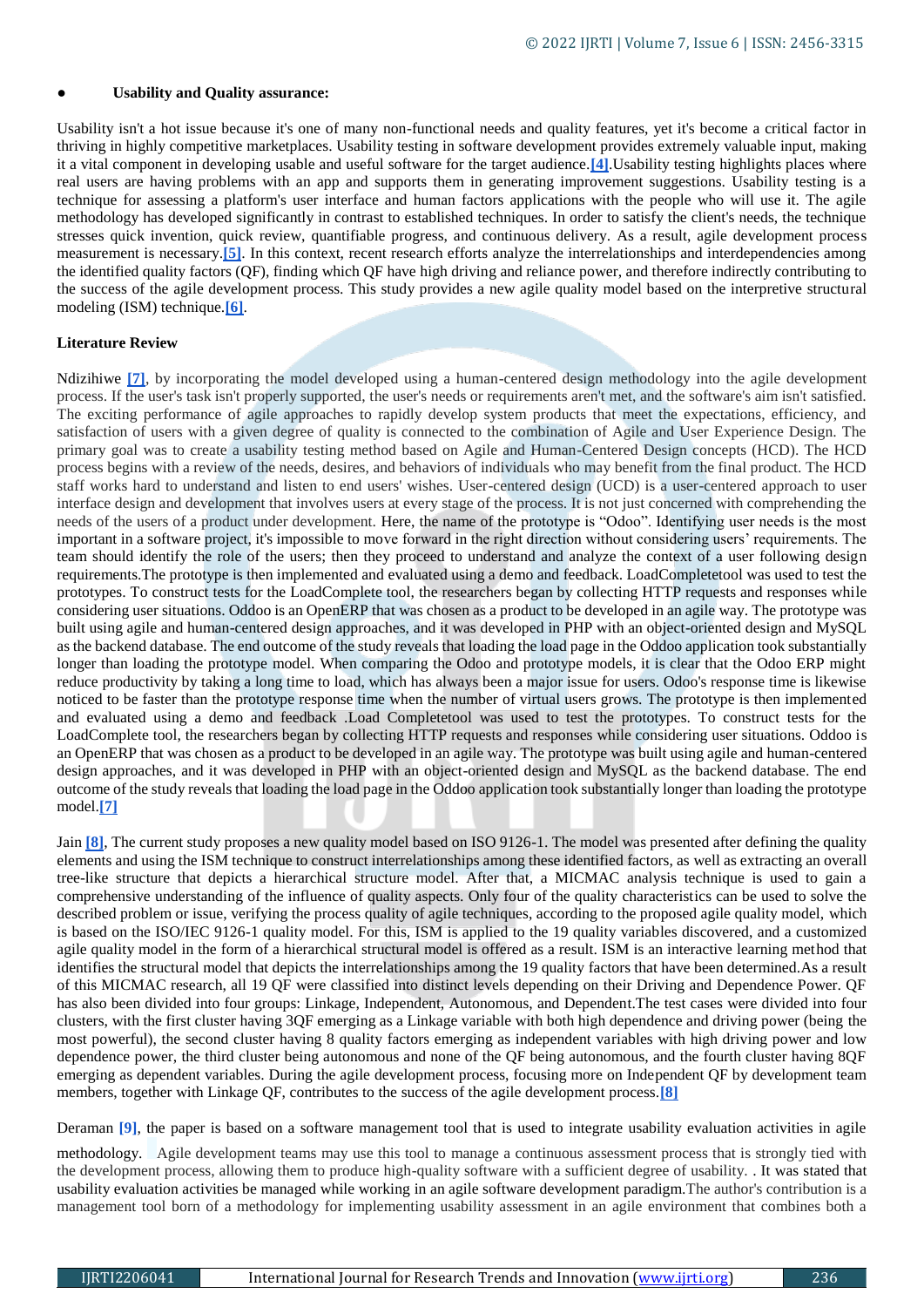usability assessment environment and an agile environment. It states that the usability assessment model needs to be integrated. First, potential integration points are mapped based on their end effect and overlap with the usability assessment and software development process. The following is a look at the links between activities and artifacts to show the flow of information within each process. Finally, the convergence artifacts of both processes are recognized. The system aims to organize, track, and facilitate usability activities that have long been considered one of the most important aspects of the software development process. The management system is created as a software prototype for use in a real environment. Use plug-in technology to link with other tools such as integrated development environments (IDEs) and usability tools. A JavaScript server was used to run this system(JSP) create. Using the open source program MySQL and using the Internet WEB for database management can also help you develop your database. It was created with four key features in mind: an artifact repository, monitoring development activities in both sectors (usability and software development), evaluating usability assessment techniques, and creating plans. The tool's actions, artifacts, dependencies and relationships, and selection usability techniques criteria, according to the majority of experts, are complete, intelligible, adequate, accurate, and well structured.To bridge the gap between usability testing and development, the authors of this paper created a software management system. The communication connection is critical to the creation of a system since it is efficient, as well as appealing and beneficial to the end-user. Furthermore, efficient communication saves time by minimizing the number of topics for argument by eliminating discrepancies in understanding. The management tool will combine both fields and enhance precision and completeness as a consequence of the development process by employing the plug-in function. According to the conclusions of evaluations, the tool pleased development teams and was practical for use in the software project.**[\[9\]](https://d1wqtxts1xzle7.cloudfront.net/63930070/62_22Oct18_11511_Managing_Usability_EDIT_BY_AMIR20200715-5400-1drdhbc-with-cover-page-v2.pdf?Expires=1636396983&Signature=KjwS9NdATsdKdc2ndBS4iaIFqlQXEDoPNZ9lLisuNiqlzWogTuZAu9kCrZCDAB77JbAoV9C8RzFGOHK4kwASCUqSXCtg123d0OKGL7f-3SdP4vtzdHnU52xnHJpz19S1veNxksbtab~ctbe7K1b4nexegeB5bpD3nmWihDt4NnY-Rryy~KTMaBwq~bM2MS-65~oMZoCPrxrdXfGm9joXypww3-V6EEyGzZAegzrio94WZXfbCMDF-RlPnwlvAe9O~QN~7EIqVKkY7Dqi~uvjIV85FmRQZdaUijSkSwZzwVNND0UQCEXDIVUn0kWc99eo1phj8s1u~H2aWvPRGPGb0Q__&Key-Pair-Id=APKAJLOHF5GGSLRBV4ZA)**

Baig **[\[10\]](https://ieeexplore.ieee.org/document/8260055)** [,](https://ieeexplore.ieee.org/document/8260055) adopted ERP (Enterprise Resource Planning ) solution where it was successful as quality assurance and quality control played a huge role. In this paper, the findings suggest that agile methodologies (daily scrum meetings, pair programming, and regular reviews) minimize ERP implementation complexity and improve quality.Testing accounts for 25 percent to 50 percent of the entire expenditure in most ERP deployments, however comprehensive quality control and assurance takes a bigger amount of the budget. Business process reengineering, configuration, customisation, integration, data conversion, and maintenance are all steps of ERP deployment. There are several efficient methods for quality control and assurance of each process. However, because there was a minor stumbling block, the writers looked into it more. The impact of agile methodologies on quality control and assurance in an ERP system is examined in this article. The authors have used "grounded theory" **[\[11\]](https://www.ncbi.nlm.nih.gov/pmc/articles/PMC6318722/)** in their research. They chose grounded theory for three reasons: 1. It allows them to construct a new theory based on acquired data rather than utilizing evidence to confirm an existing theory; 2.There was relatively little material in the literature about our issue, and grounded theory comes in handy in such instances; 3. a flexible emphasis on people and communication They used "grounded theory," interviewed practitioners, used "open coding" on aggregate data, and then used "selective coding" to find concepts and ideas relevant to ERP quality. Further, into the research, they combined codes into groups in "category development", followed by "sorting" and "write up" .Practitioners have three distinct perspectives on the success of agile methodologies for increasing ERP installation quality. 70% of respondents agree that using choice agile methodologies based on the scenario and requirement may enhance ERP installation quality. While 25% believe that whole agile frameworks should be employed since selecting agile approaches that are appropriate for the context is challenging. They hope that their approach will make quality control and assurance for ERP implementations a simple process and cut down limitations. **[\[10\]](https://ieeexplore.ieee.org/document/8260055)**

Hayat **[\[12\]](https://ieeexplore.ieee.org/abstract/document/8935813)**, They conducted a study of several software organizations in the paper, and found that the majority of them adopt agile development (Scrum), with a beneficial outcome. Scrum is the most extensively used agile project management approach and is the framework of agile methodology. It focuses on day-to-day project management. Scrum was established to increase the repeatability of development processes, match individual and corporate dictums, build a recital-centered culture, assist the production of shareholder value, have a positive performance message at all levels, and improve differentiated development and class of life. Scrum processes entail the participation of a scrum master, a scrum team, and a product owner. It also contains sprints, it is the smallest block in which a team can assign tasks, it will be done in 3 to 4 weeks. The authors have done 6 kinds of surveys like; 1. Organizational Survey; 2. Project Scope Management Survey; 3. Project time and Cost Management; 4. Project Quality Survey; 5. Project Risk Survey and lastly 6. Project Human Resource Management Survey. They have shown graphs, pie charts, and numbers to explain how Scrum is the most effective and used agile development among companies which gives quality assurance of the agile environment. **[\[12\]](https://ieeexplore.ieee.org/abstract/document/8935813)**

Rahmat **[\[13\]](https://ieeexplore.ieee.org/abstract/document/9339668)**, developed a club management system to test usability in the "Kanban" agile process. This study is primarily concerned with the use of the Kanban technique in the establishment of a university Club management system, as well as the importance of its application to students (end users). The Kanban method focuses on project management through the use of a Kanban board. The effectiveness of Scrum and Kanban were investigated in the study, and Kanban's productivity was shown to be equivalent to Scrum's. Kanban streamlines productivity by emphasizing the importance of prioritizing and attention. Kanban is a suitable choice for smaller team population projects when time and money are constraints since it allows more flexibility. Because some elements are taken into account, a somewhat different technique is adopted. GitHub, an online versioning management system for software development, will be used to maintain the project's artifacts. Documentation, source code, project management, problem management, and other artifacts are among them. Using GitHub Kanban has the advantage of automatically tracking your progress. Tasks are placed in the Todo column and will be transferred to the In Progress column whenever the developers are ready to start working on the features. The cards will then be transferred to Review In Progress, where they will be checked to see if the feature is being developed appropriately in accordance with the requirement. This Kanban board will be utilized during the project's entire lifespan. The functional and non-functional criteria were evaluated using functional and usability testing. Functional testing is carried out using black-box methodologies, which include checking the program by interacting with it through the user interface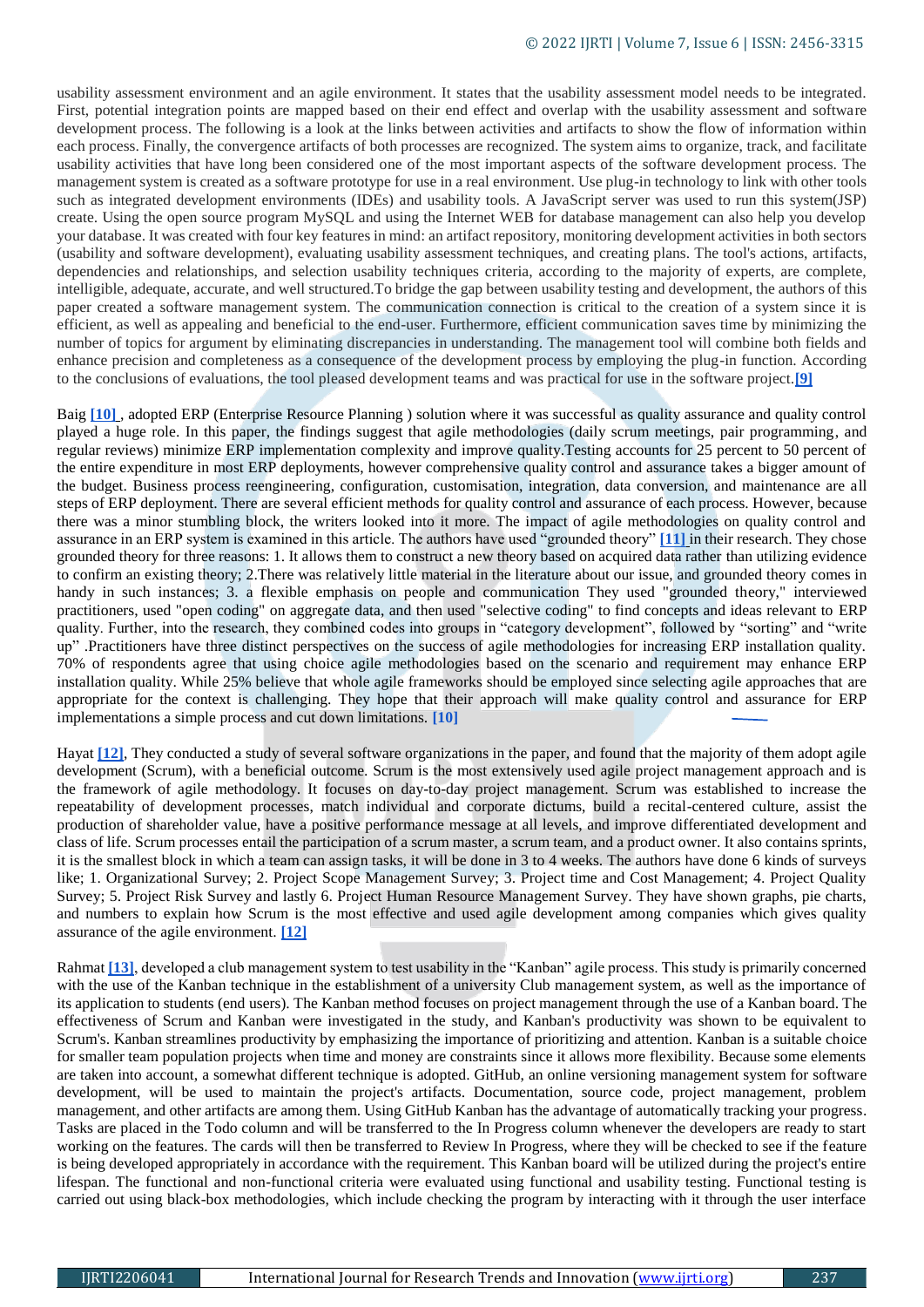and examining the output and outcomes. The WAMMI (Website Analysis and Measurement Inventory) template is used for usability assessment. In this scenario, having an online systematic approach for club management may increase a university's overall club effectiveness. Students and instructors might considerably benefit from it, which would boost the university's club system's relevance. Based on the results of the functional and usability testing, the authors believe that the Kanban technique is acceptable for producing usable software.**[\[13\]](https://ieeexplore.ieee.org/abstract/document/9339668)**

Shameem **[\[14\]](https://ieeexplore.ieee.org/abstract/document/8777533)** [t](https://ieeexplore.ieee.org/abstract/document/8777533)ried to discover human-related issues that might have a negative impact on agile methodologies in GSD (Global Software Development) enterprises, as well as to suggest a hypothetical approach to address the highlighted obstacles in expanding agile techniques. SLR was used to identify a total of eleven issues in the findings. The Critical Problems (CChs) for scaling agile approaches were also reported in this study, utilizing a threshold of challenges with a frequency of less than 50%. Six out of eleven difficulties were identified as key hurdles in expanding agile methodologies, according to the findings. In the planning phase, they chose some research questions and throughout the primary studies, they selected some papers to find out the challenges and presented a hypothetical model. The model is based on the eleven difficulties identified and their link to agile development scaling initiatives. To develop the proposed hypothetical model, they selected eleven independent factors, a dependent variable, and one additional variable (moderating variable), such as organizational size. The moderating variable's objective is to examine the similarities and differences between the independent and dependent variables. As there were some limitations based on their SLR and the limited search string. They mentioned the snowball sampling approach and empirical study for their future work to overcome the limitations. The authors indicate that the findings of their study will serve as a knowledge basis for GSD organizations in completing agile projects and advancing them in the GSD paradigm.

Mathur [\[15\]](https://ieeexplore.ieee.org/abstract/document/8862532) worked to identify a strategy that fits the needs of mobile application systems. They researched agile procedures to match the criteria, making mobile application development easy and well-suited to mobile device features. Agile methodologies have been shown to be the best match for developing mobile apps since they are rapid, adaptable, and improve time management. According to the authors, they looked at a variety of agile approaches, but no research has shown any compelling reasons to use Agile as a mobile app development model. So, they offered a modified Agile methodology for mobile application development that would be the ideal Agile strategy that would satisfy the benefits of each selected technique for mobile software engineering while removing the weaknesses. A modified hybrid agile methodology based on agile methodologies such as XP, Scrum, Crystal, and FDD is presented to meet the demands of agile mobile application development. The result is a fluid and dynamic process map that can be used to describe and identify appropriate agile approaches for mobile app development. They used data collection approaches, tools, theoretical modeling methodology, and experimental procedures to reach their purpose. **Discussion and Result**

| Name of<br><b>Author</b> | Year of<br><b>Publication</b> | Method/<br>framework<br>used                                                | <b>Remarks</b>                                                                                                                                                                                                                                                                                                     | <b>Merits</b>                                                                                                                          | <b>Demerits</b>                                                                                                                                                                                 |
|--------------------------|-------------------------------|-----------------------------------------------------------------------------|--------------------------------------------------------------------------------------------------------------------------------------------------------------------------------------------------------------------------------------------------------------------------------------------------------------------|----------------------------------------------------------------------------------------------------------------------------------------|-------------------------------------------------------------------------------------------------------------------------------------------------------------------------------------------------|
| Ndizihiwe                | 2017                          | Agile and<br>Human-Cent<br>ered design<br>combining<br>together             | The result shows that<br>response time took<br>19% for the<br>prototype while<br>Odoo took 81%.,<br>both Odoo and the<br>prototype consumed<br>approximately the<br>same memory usage<br>68% and 67% for<br>memory utilization.<br>But load time of the<br>prototype and Odoo<br>is simultaneously<br>26% and 74%. | Less usage of<br>memory improves<br>the performances,<br>short response time<br>and load time save<br>time and increase<br>efficiency. | If CPU and<br>memory usage<br>remain high, then<br>system<br>performance and<br>processing can be<br>unstable. If system<br>resources are high,<br>then the user<br>experience will<br>degrade. |
| Jain                     | 2019                          | Interpretive<br>Structure<br>Modelling<br>(ISM) and<br>Matriced'<br>Impacts | During the agile<br>development<br>process, a larger<br>focus on<br>Independent QF by<br>development team                                                                                                                                                                                                          | Interrelationships<br>and<br>interdependencies<br>between the<br>quality factors<br>were identified                                    | It is limited to<br>theoretical<br>validation when<br>proving real-life<br>projects.                                                                                                            |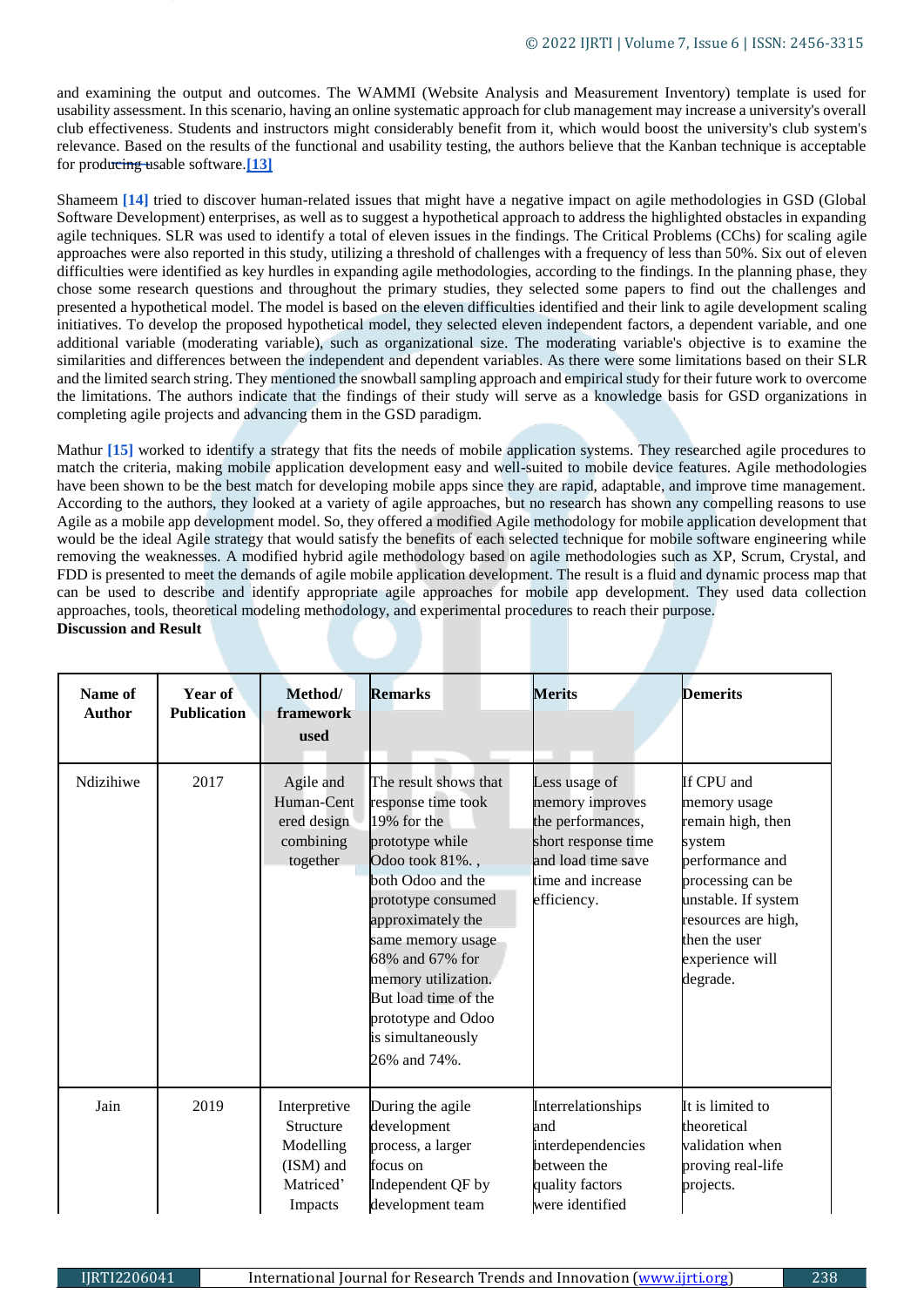|         | Croise's<br>Multiplicatio<br>n Applique'e<br>s UN<br>Classement<br>(MICMAC)<br>approach.                                | members, as well as<br>Linkage QF, leads to<br>the agile<br>development<br>process's success.                                                                                                                                                                                                                                                                             | which improve<br>agile process<br>quality, having a<br>high influence on<br>the success                                                                                                                               |                                                                                                                                                                                                                                                                                                                                                                                                                                              |
|---------|-------------------------------------------------------------------------------------------------------------------------|---------------------------------------------------------------------------------------------------------------------------------------------------------------------------------------------------------------------------------------------------------------------------------------------------------------------------------------------------------------------------|-----------------------------------------------------------------------------------------------------------------------------------------------------------------------------------------------------------------------|----------------------------------------------------------------------------------------------------------------------------------------------------------------------------------------------------------------------------------------------------------------------------------------------------------------------------------------------------------------------------------------------------------------------------------------------|
| Deraman | 2018 <sub>The</sub><br>evaluation<br>model is<br>based on<br>incorporation<br>usability into<br>an agile<br>environment | As a consequence of<br>the development<br>process, the<br>management tool<br>created will integrate<br>both sectors and<br>improve precision<br>and completeness.<br>The tool met the<br>needs of<br>development teams<br>and could be used in<br>the software project.<br>The tool's purpose is<br>to bridge the gap<br>between usability<br>testing and<br>development. | The produced tool<br>meets its<br>specifications, and<br>all needed<br>components are<br>present in good<br>working order,<br>allowing usability<br>testing to be<br>included.                                        | Agile<br>methodology<br>experts view<br>differs working<br>experience and<br>user-centered<br>design might not<br>be likable and<br>feasible for<br>everyone, need a<br>good<br>understanding to<br>use the tool                                                                                                                                                                                                                             |
| Baig    | 2017 <sub>ERP</sub><br>implementati<br>on                                                                               | According to their<br>research, the<br>majority of 70<br>percent feel that<br>chosen agile<br>approaches tailored<br>to the context and<br>demand may<br>improve the quality<br>of ERP deployment.<br>Though a grounded<br>theoretical theory<br>cannot guarantee 100<br>percent validity, the<br>study will be<br>expanded to<br>eliminate the<br>restrictions.          | ERP deployment is<br>complicated,<br>large-scale, and<br>requires domain<br>knowledge. ERP<br>causes significant<br>changes in the<br>organization's<br>environment,<br>everyday<br>procedures, and<br>relationships. | The validity of a<br>theory based on<br>grounded theory<br>cannot be<br>guaranteed. Its<br>legitimacy may be<br>supported by<br>living garments.<br>The majority of<br>the interviews in<br>the Data Gathering<br>system are<br>performed over<br>Skype. This may<br>restrict the<br>findings of our<br>research. Unfit to<br>record interviews<br>from interpreters<br>of other ERP<br>products in the<br>case of Confined<br>ERP products. |
| Hayat   | 2019<br>Scrum agile<br>approach                                                                                         | They proved Scrum<br>to be efficient. They<br>showed graphs, pie<br>charts, etc in this<br>regard.                                                                                                                                                                                                                                                                        | Scrum has a<br>favorable influence<br>on software project<br>management<br>knowledge<br>domains. Scrum<br>has a favorable                                                                                             | Scrum constraint<br>is that some<br>organizations are<br>resistant to the<br>concept of<br>self-organizing<br>teams and strong                                                                                                                                                                                                                                                                                                               |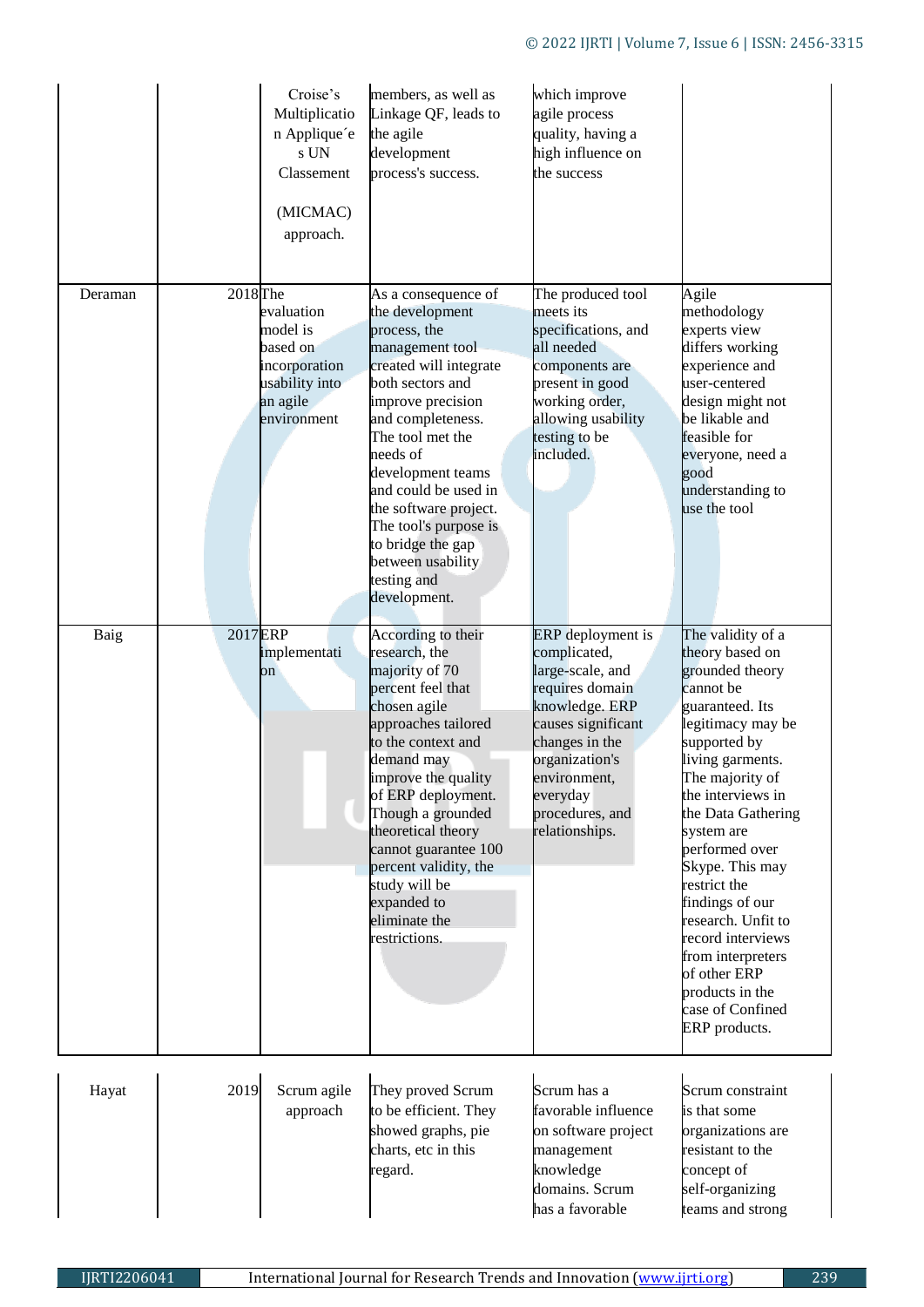# © 2022 IJRTI | Volume 7, Issue 6 | ISSN: 2456-3315

|         |                     |                                                                                                                                                                  |                                                                                                                                                                                                                                                                                                                                            | impact on the<br>project's time, cost,<br>scope, quality, risk,<br>and scope.                                                                                                                                                                                                                                                                                                                                                                                                                                           | cooperation.<br>Traditional<br>command and<br>control<br>arrangements are<br>based on<br>hierarchical<br>organizations.<br>Such a structure is<br>incompatible with<br>the agile process. |
|---------|---------------------|------------------------------------------------------------------------------------------------------------------------------------------------------------------|--------------------------------------------------------------------------------------------------------------------------------------------------------------------------------------------------------------------------------------------------------------------------------------------------------------------------------------------|-------------------------------------------------------------------------------------------------------------------------------------------------------------------------------------------------------------------------------------------------------------------------------------------------------------------------------------------------------------------------------------------------------------------------------------------------------------------------------------------------------------------------|-------------------------------------------------------------------------------------------------------------------------------------------------------------------------------------------|
| Rahmat  | 2020                | Kanban agile<br>approach,<br>usability<br>testing<br>through<br>WAMMI,<br>laravel php<br>framework                                                               | The authors<br>concluded Kanban is<br>the better approach<br>for usability testing<br>in an agile<br>environment and<br>also is suitable for<br>generating useable<br>software based on<br>the results of the<br>functional and<br>usability tests. USe<br>of WAMMI for the<br>usability testing<br>which has global<br>reliability of 90% | A Kanban<br>approach may be<br>defined as a<br>specific<br>application of lean<br>methodology that<br>aids in the<br>visualization of<br>work, the<br>limitation of<br>work-in-progress,<br>and the<br>optimization of<br>efficiency; it also<br>helps to eliminate<br>chaos in workflow<br>by emphasizing the<br>need for priority<br>and attention.<br>Kanban is a<br>suitable choice for<br>smaller team<br>population projects<br>when time and<br>money are<br>constraints since it<br>allows more<br>flexibility. | Kanban does not<br>fit a dynamic<br>environment.<br>There are no<br>timeframes<br>attached to each<br>step, which might<br>be a drawback.                                                 |
| Shameem | 2018 <sub>The</sub> | hypothetical<br>model<br>developed by<br>the scaling<br>program<br>used 11<br>independent<br>and<br>dependent<br>variables and<br>one<br>moderating<br>variable. | The moderating<br>variable's goal is to<br>look at how the<br>independent and<br>dependent variables<br>are similar and<br>different. The study's<br>findings will serve as<br>a knowledge base for<br>GSD firms as they<br>complete agile<br>projects and move<br>them forward in the<br>GSD paradigm.                                    | Identified<br>human-related<br>issues that impede<br>program scaling;<br>11 human-related<br>difficulties were<br>identified (of<br>which 6 were<br>significant); serves<br>as a<br>knowledge-base<br>for GSD<br>organizations to<br>succeed.                                                                                                                                                                                                                                                                           | The limited scope<br>of SLR, limited<br>search string, lack<br>of depth<br>understanding<br>about recent<br>advancement.                                                                  |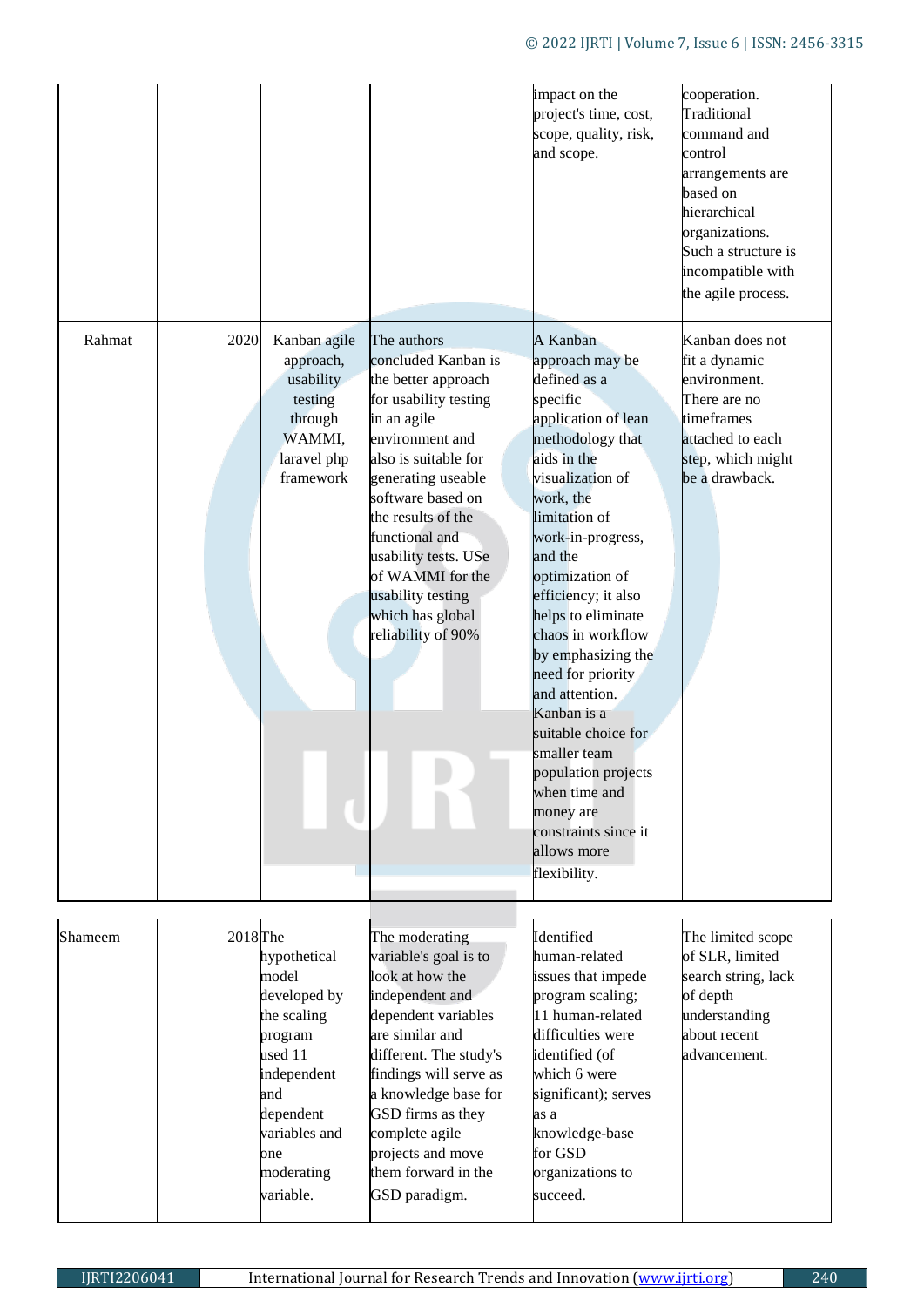| methodologi<br>agile methodology is<br>considered to be<br>es consist<br>successful in terms<br>flexible and<br>XP, Scrum,<br>Crystal, FDD<br>of mobile software<br>versatile map is<br>capable of<br>development<br>performance, quality,<br>modeling and<br>and numerous<br>agile techniques<br>observations, all of<br>which point to a<br>large amount of<br>choice for further<br>investigation in the<br>research | mobile application<br>as it necessitates<br>development. The<br>the use of several<br>case studies to<br>estimate the<br>outcome.<br>selecting suitable |
|-------------------------------------------------------------------------------------------------------------------------------------------------------------------------------------------------------------------------------------------------------------------------------------------------------------------------------------------------------------------------------------------------------------------------|---------------------------------------------------------------------------------------------------------------------------------------------------------|
|-------------------------------------------------------------------------------------------------------------------------------------------------------------------------------------------------------------------------------------------------------------------------------------------------------------------------------------------------------------------------------------------------------------------------|---------------------------------------------------------------------------------------------------------------------------------------------------------|

Table 1 : The summury of the papers reviewed

Agile methodology is being used the most in software development nowadays. According to the statistics, more than 65% of various IT organizations in the world are using agile instead of traditional software development methods. So, ensuring usability and quality for the development process is very much needed. We can say combining user-centered methodology with agile, performing MICMAC analysis and even many researchers and developers are coming up with new management tools to assure quality and easy mass use in software development. Some approaches might be theoretical as of now but there is the future scope for proving them effective also.

Besides, Though the WAMMI template is used to check the usability testing for a kanban approach, it passed all the usability factors. Along with that, a systematic review scaling the human-centered challenges which have negative effects and guides to overcome negative effects for the successful output for GSD organizations. Different agile approaches were used to modify a hybrid for the benefit of mobile developers and managers, with the result of modeling selecting appropriate agile strategies for mobile application development. Agile approach has a significant impact on software project management knowledge areas, we may say. Agile has a big impact on project timelines, budgets, scope, quality, risk, and scope. Agile has a big impact on human resource management since some firms prioritize goal-oriented staff hiring while others do not. Agile reduces risk, keeps expenses in check, and provides a high-quality product that keeps projects on track.

The socio-economic factors also give positive outcomes in agile methodology like; in the fast-moving world, we are using software predicting the weather, disaster, Softwares predicting the stock market, software handling the crypto market, Facebook, Netflix, etc. all these software cannot afford to be taken down even for a small amount of time for maintenance purposes. Again, the usability of the software to be so precious and efficient that millions of people around the world can use it easily and also at the same time without disturbance. So, we can conclude here that agile and ensuring usability and quality is the most efficient for today's world.

### **Future Scope**

Future research might build on the quality assurance and concerns identified in this study to do more research on the intersection of usability and agile software development. It's important to remember that systematic reviews are limited by the time period, sources, and search query employed. As a result, further replications of this work are possible (from table 01). We're also intrigued about the issues, constraints, and tensions that exist between quality assurance and agile software development. We propose that additional studies be done on the integration of usability in agile development through technologies and people (teams) as a research agenda for the future. Other research topics, such as the differences in the integration process in different business settings and different types of software, remain unanswered. Another aspect that was absent from the studies that were chosen was the artifacts that are or may be utilized for this integration. The particle testing of this methodology will be necessary for the future to determine the extent to which usability and quality assurance may be integrated into agile development methodologies. Finally, it is vital to invest in higher-quality primary and secondary research in order for the results to be truly valuable and to give target readers greater trust.

### **Conclusion**

Many software models are used in industry, including waterfall, RAD, and scrum. Agile is the quickest software development approach out of all of them. Software development in agile is focused on an iterative cycle, with the main goal of delivering software quicker with ongoing user interaction. Traditional software development prioritized detailed feasibility documentation for project success, but agile software development places less emphasis on requirement collection and a comprehensive feasibility report. Throughout the analysis, we used a total of 18 studies where there are 3 systematic reviews, 2 systematic surveys, and 7 testing and mapping studies, and the rest are used for the framework and understanding of concepts. Six categories emerged from this research: processes, techniques, recommendation, merits/ demerits, output, and some approaches which are described in table I. After reviewing the research, it was determined to divide the approaches to incorporating usability into agile development into broad